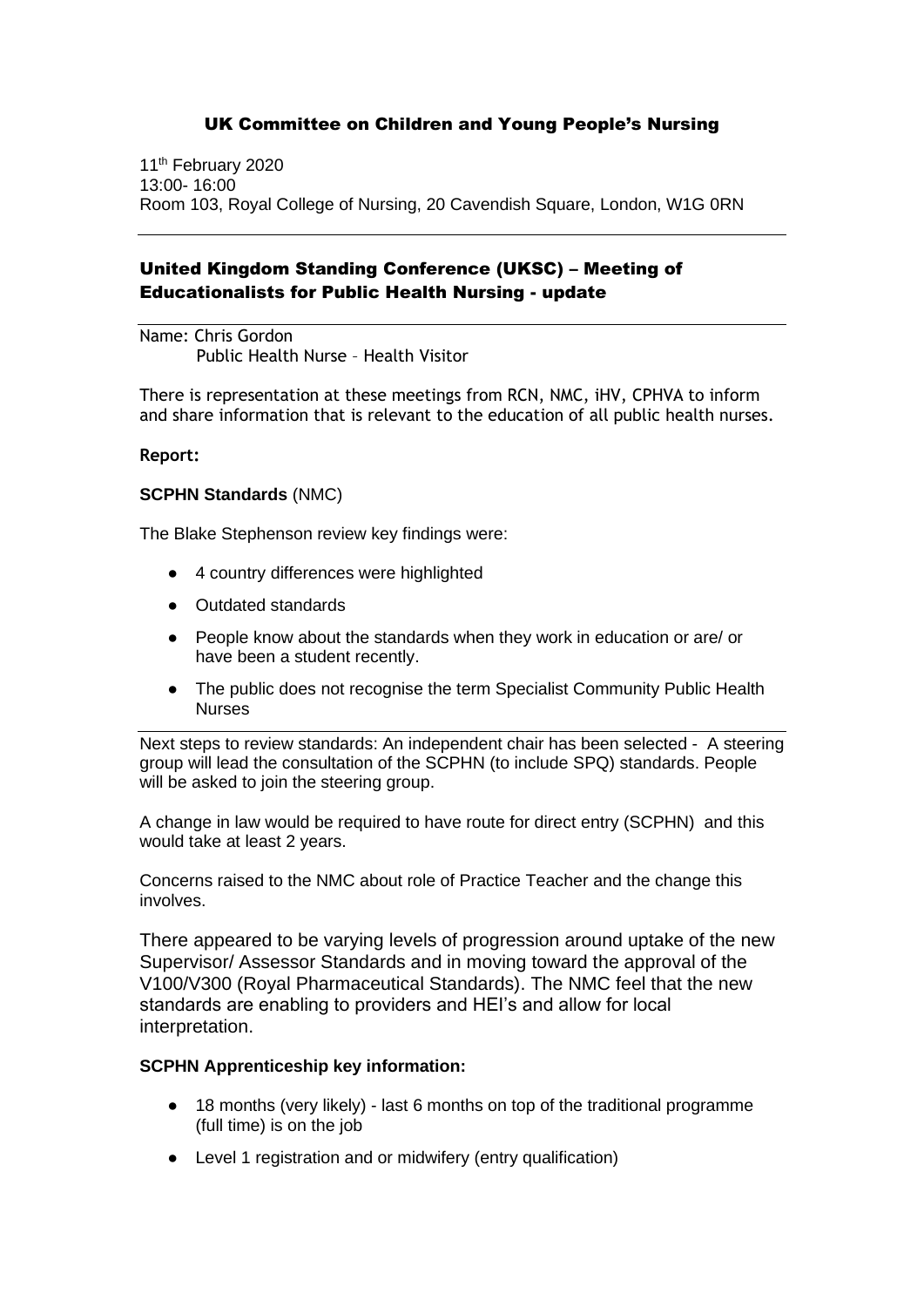- This will be level 7 study
- There will be HEI discretion of entry criteria for those without a degree
- New language Duties/ skills/ knowledge and behaviours
- Five core duties which are mapped to the current SCPHN standards. These are 5 'Optional duties' field specific HV, SN, and Occupational Health.
- Non-integrated end point assessment has been agreed.
- Maths and English level 2 is a requirement.

Each university needs to be registered as an end point assessor. This will allow their SCPHN programme lecturers to be end point assessors for students at other HEIs.

### **Breast Feeding Friendly Initiative progress**

Oxford Brookes have secured funding to move to stage 1 and 2 BFI - collaborating with BFI, a joint assessment event with midwifery (already having full university) accreditation has been approved, making a saving in assessment costs - this could be an option for other programmes.

### **Workforce concerns:**

There continues to be diminishing numbers of health visitors and school nurses in practice nationally. The RCN representative Gill Coverdale asked that any concerns for the SCPHN workforce to be sent to Fiona Smith.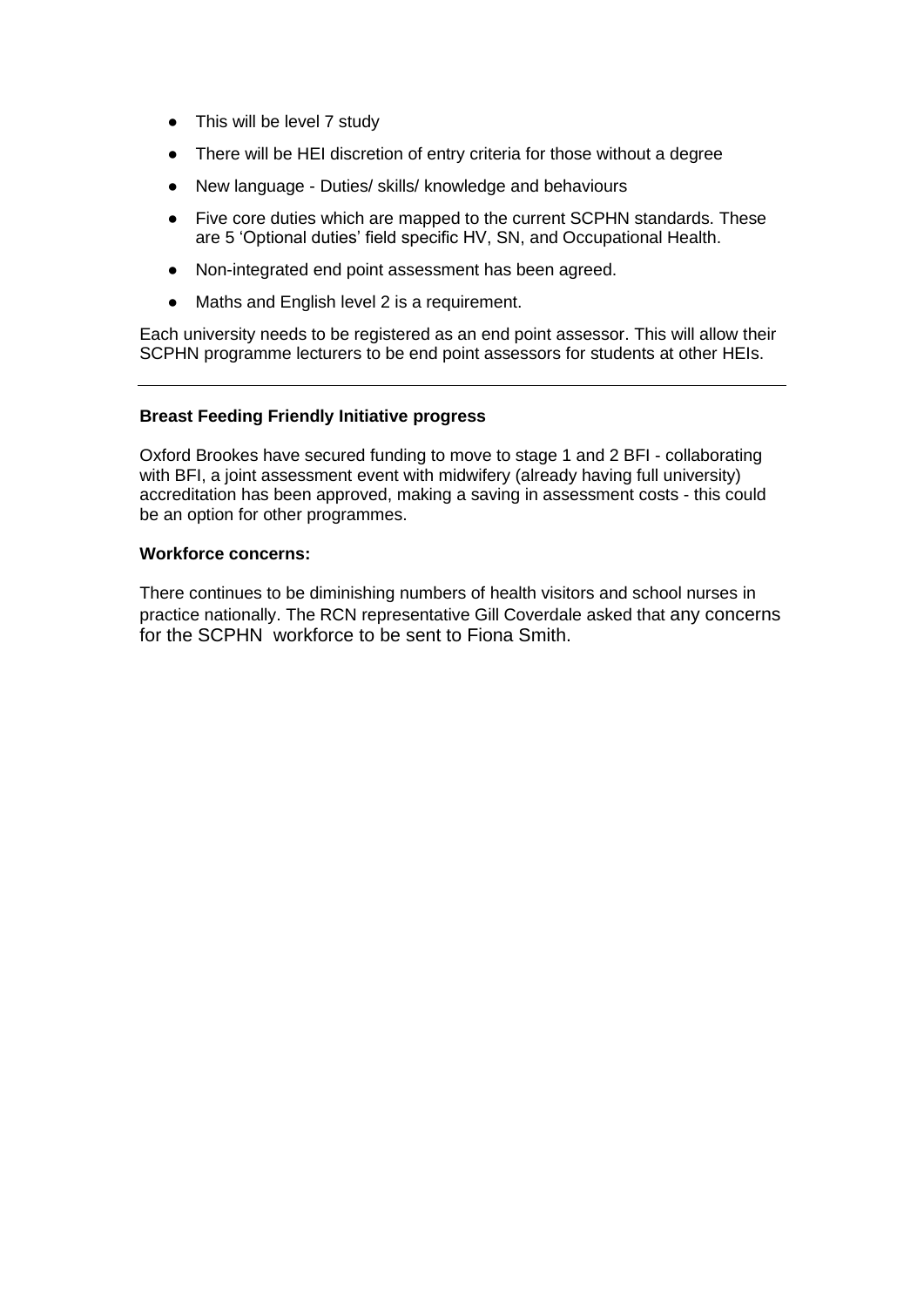## Institute of Health Visiting update

Name: Alison Morton [Director of Policy and Quality]

## 07/02/2020

- Ongoing work to influence policy related to "Best Start in Life"- working with a wider range of partners to lobby for strengthening of HV services, increase in PH grant, national HV workforce plan and improved quality of provision to address unwarranted variation.
- Support the refresh of the health visiting model for England and the Healthy Child Programme by Public Health England. Publication of Institute of Health Visiting suite of documents as written evidence:
	- o [Health Visiting in England: a Vision for the Future](https://ihv.org.uk/wp-content/uploads/2019/11/7.11.19-Health-Visiting-in-England-Vision-FINAL-VERSION.pdf) (published October, 2019)
	- o [Executive Summary](https://ihv.org.uk/wp-content/uploads/2020/01/HV-Vision-Executive-Summary-FINAL-VERSION-20.11.19.pdf)
	- o [Health Visiting Good Practice Case Studies: First Edition](https://ihv.org.uk/wp-content/uploads/2020/01/HV-Vision-Case-Studies-First-Edition-FINAL-VERSION-21.1.20.pdf)
	- o [What do parents want from a health visiting service: survey report.](https://ihv.org.uk/wp-content/uploads/2020/01/HV-Vision-Channel-Mum-Study-FINAL-VERSION-24.1.20.pdf)
	- o We will also be publishing the findings from our annual HV survey in February 2020.
- iHV Evidence Based Practice Conference "Creating Healthy Children: 2020 and beyond" to be held in Manchester on 12/13 May – focus on Global Year of the Nurse celebrations. Call for abstracts open until 17<sup>th</sup> February
- iHV representation at stakeholder group on NMC standards for SHPHN/ HV
- iHV response to DfE consultation on EYFS and RCPCH update of "State of Child Health Report".
- NHS Benchmarking for HCP
- National Roundtable Debate for Family Nursing
- CYP Transformation Stakeholder group member ; and CYP Oversight Board
- Development of updated "Domestic Violence and Abuse" e-learning for HEE – due to be launched in March 2020 – includes greater emphasis on coercive control, trauma informed approach, voice of the child and inclusive language. Member of NHSE DVA Partnership group.
- 2<sup>nd</sup> phase of "Delivering Different News" research programme.
- Member of 1001 Days Movement workshops led by Parent Infant Foundation. Re-launch of APPG.
- Ongoing development of Good Practice Point resources recent additions include, "Working with children with Down's syndrome" and resources to reduce alcohol related harm/ FASD.
- New NHS Alliance events**- Health Creation: How can Primary Care Networks succeed in reducing health inequalities? Date:** 11 February 2020 (**Location:** Manchester **[Book Manchester](https://www.eventbrite.co.uk/e/health-creation-how-can-pcns-succeed-in-reducing-health-inequalities-tickets-84728383877)**); 26 February 2020 (**Location:** Birmingham **[Book Birmingham](https://www.eventbrite.co.uk/e/health-creation-how-can-pcns-succeed-in-reducing-health-inequalities-tickets-84729306637)**); 31 March 2020 (**Location:** Bristol **[Book Bristol](https://www.eventbrite.co.uk/e/health-creation-how-can-pcns-succeed-in-reducing-health-inequalities-tickets-84729579453)**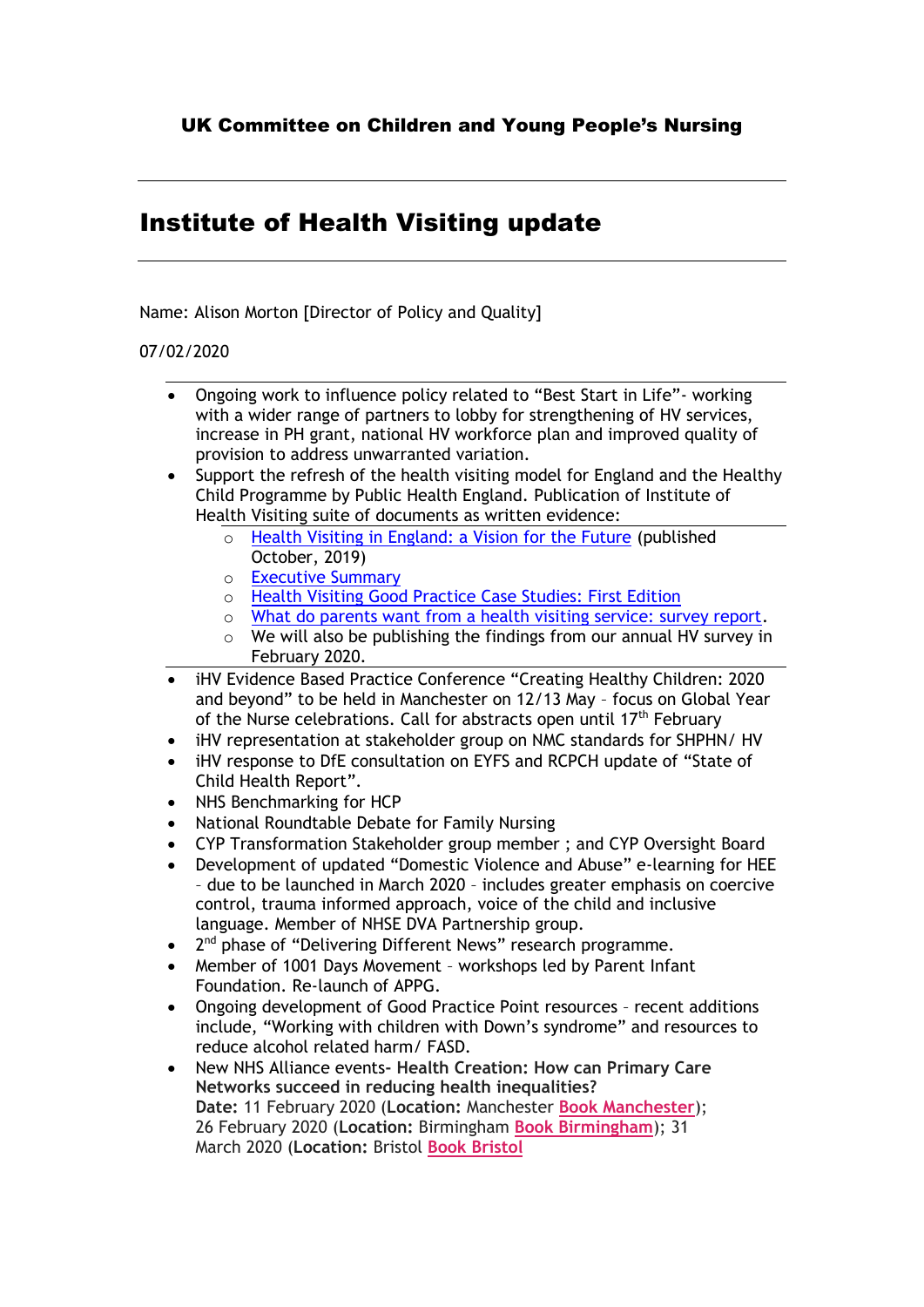• PATH European project to improve perinatal mental health services and support.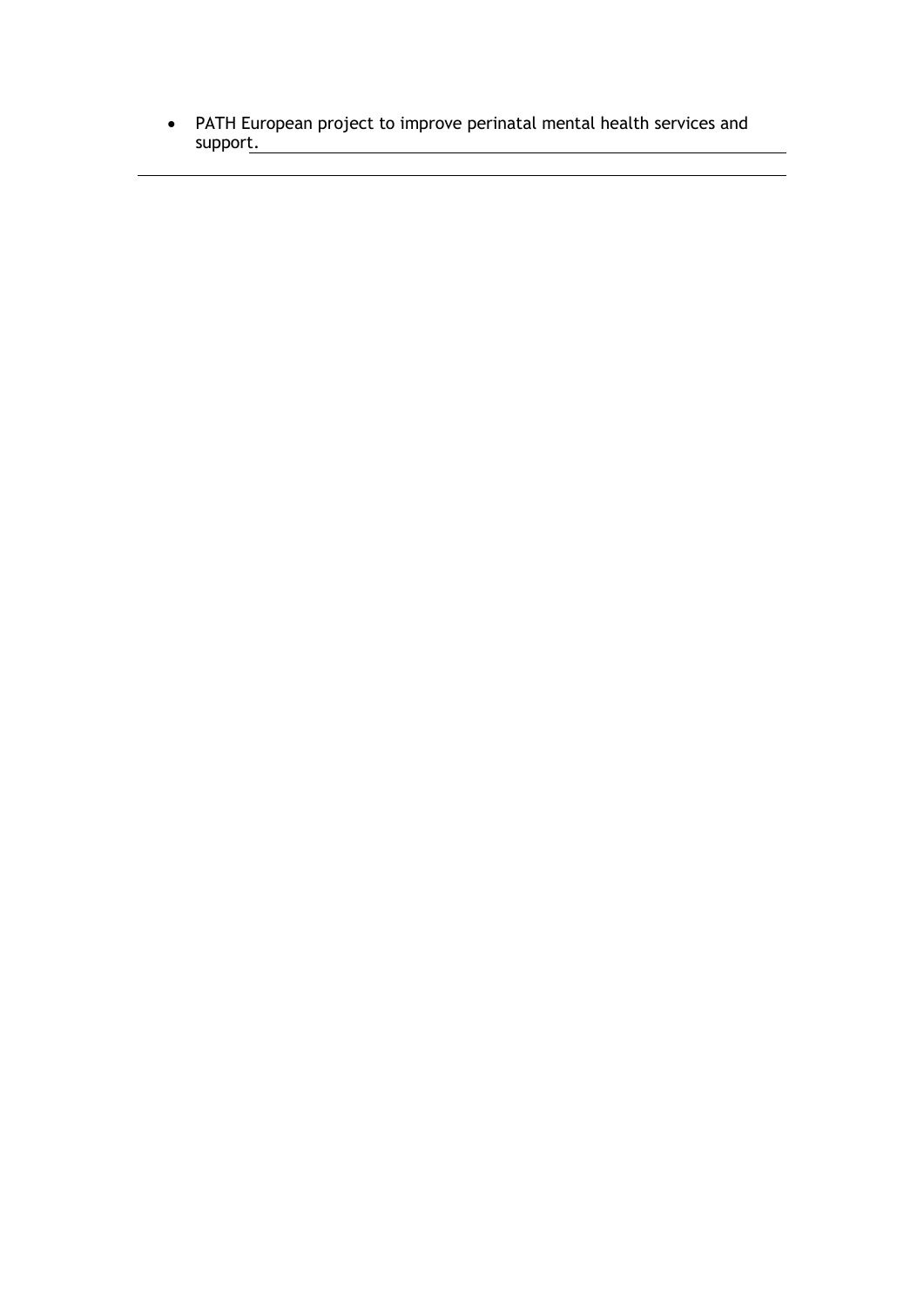25-9-19 13:00- 16:00 Royal College of Nursing, 20 Cavendish Square, London, W1G 0RN

# School and Public Health Nurses Association (SAPHNA)-update

Name: Sharon White OBE

- 1. Annual conference to be held June 22<sup>nd</sup> Manchester Metropolitan University
- 2. New SAPHNA website launched Jan 2020 [www.saphna.co](http://www.saphna.co/)
- 3. Stakeholder group NMC review of post-registration standards
- 4. New members of Children and young people's mental health coalition
- 5. Continued partnership working, developments and intense lobbying re Spending review and forthcoming Treasury budget announcement to local authorities, in partnership with a number of coalitions including very positive partnership working with ADPH and LGA
- 6. NHSi CYP Transformation Programme Stakeholder Council
- 7. NHS digital CYP stakeholder
- 8. Presentations at numerous events/conferences including QNI/PHE and Singapore March 2020
- 9. Ongoing work with PHE as part of Professional organisations work stream; review of Healthy Child Programme
- 10. NHSE additional commission for SAPHNA leadership training
- 11. Member of Period Poverty stakeholder group; successfully campaigned for free sanitary products to all secondary schools announced Jan 2020
- 12. Microsite/e-learning for School Nurses re Body Image/Fixers to be launched soon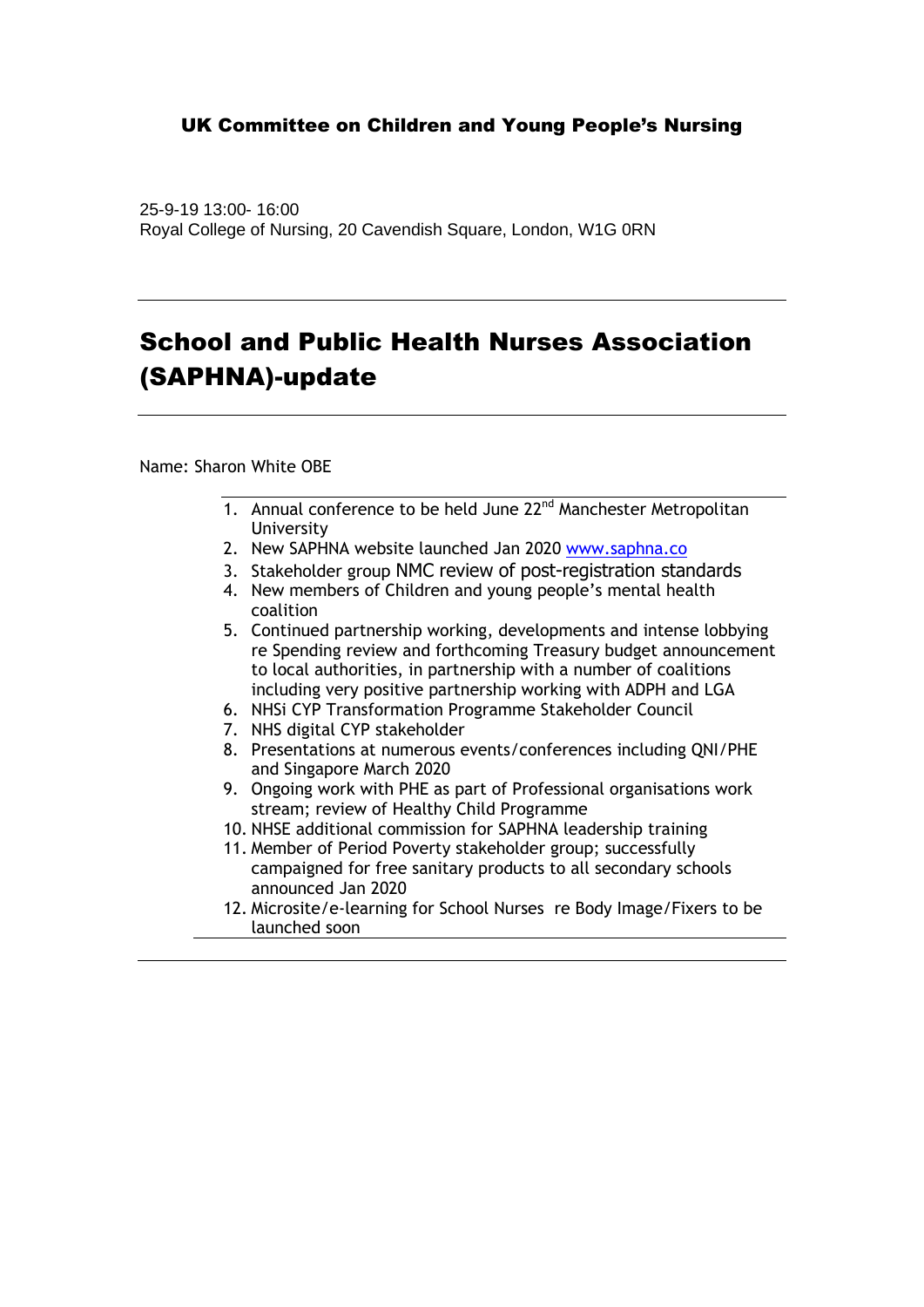11<sup>th</sup> February 2020 13:00- 16:00 Room 103, Royal College of Nursing, 20 Cavendish Square, London, W1G 0RN

## Prifysgol Bangor University update

Name: Jean Angela Davies Associate Lecturer - Nursing

### **Student Focus:**

Additional focus on Student Engagement with teaching staff and the quality of the Student Experience.

### **The Year of the Nurse and Midwife:**

Active participation in the events to celebrate the Year of the Nurse and Midwife (through the Nursing Now programme).

Students who were awarded Nursing Now Fellowships will present their projects at the Chief Nursing Officer for Wales' conference in May.

### **Children and Young People's Forum meetings:**

Support given to staff for representation at Children and Young People's Forum meetings.